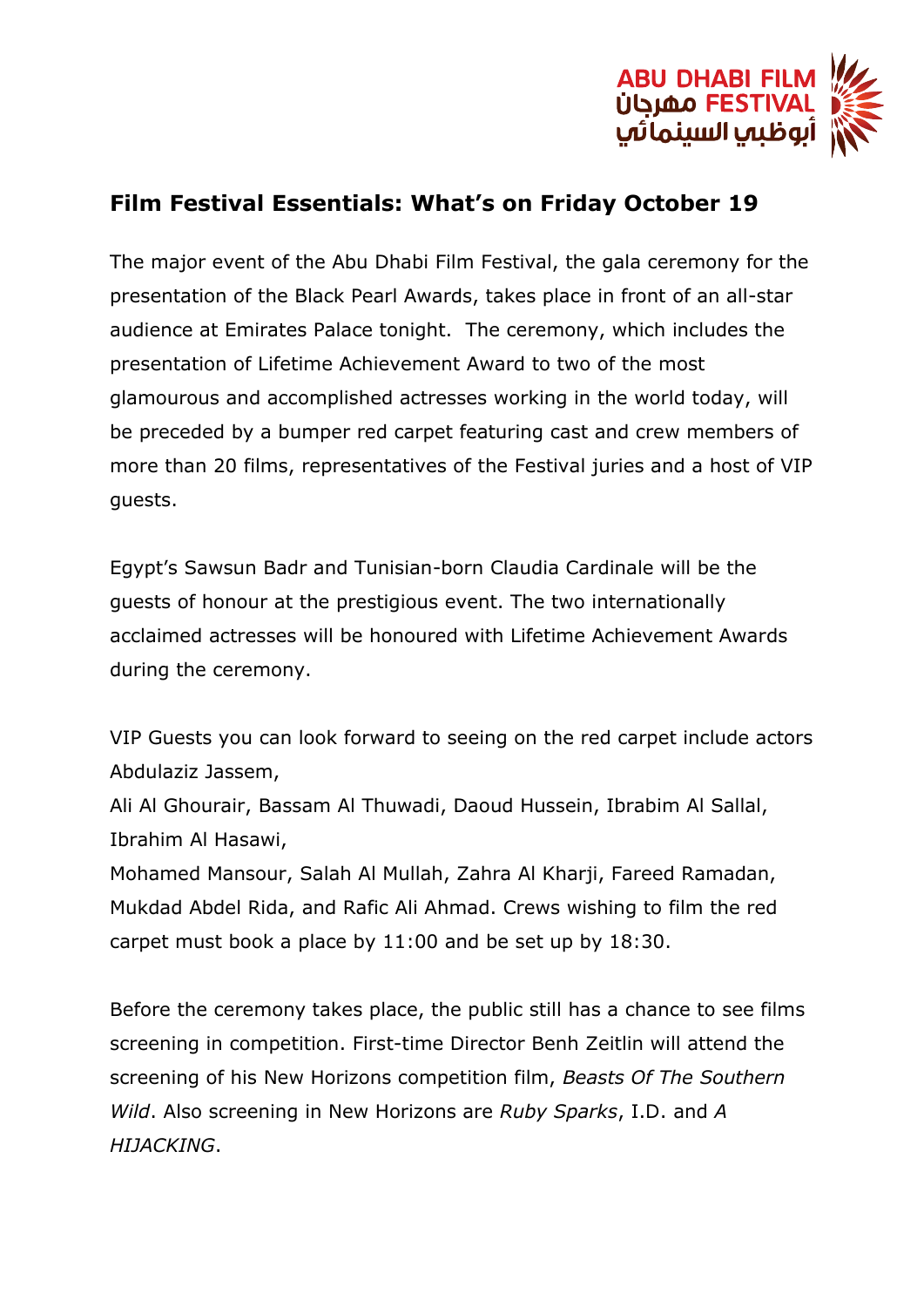

Three films, one from each of our special programs screen today. In the Algerian programme, Ahmed Rachedi's classic film about resistance fighters *The Opium And The Baton* (1969) is screening. In the Korean program *The Good the Bad and the Weird* (2008) a rollicking adaptation of Sergio Leone's spaghetti Western from Kim Jee-Won. And you can also see on the big screen, for the first time, a beautiful, digitally restored print of David Lean's masterpiece *Lawrence of Arabia* (1962). The screening marks 50 years since the film's release.

Two films in the Documentary competition screen today: *Cursed Be the Phosphate*, Sam Tlili's film about an uprising in the phosphate-rich Gafsa region that took place three years before Ben Ali's government was toppled, and *The House i Live in*, Eugene Jarecki's searing documentary about the failure of the USA's 'war on drugs'.

In the Narrative competition, see *Lore*, Australian Director Cate Shortland's sensual film about the coming-of-age of the daughter of Gestapo agents in post-war Germany, and Rachid Banhadj's film *Perfumes of Algiers*.

Media representatives still have the opportunity to conduct interviews with delegations from several films. Please check the press schedule for details.

This is the first year the Abu Dhabi Film Festival has been presented under the management of TwoFour54, as part of the plan to strategically align the festival alongside Abu Dhabi's other media initiatives and related events, reinforcing Abu Dhabi as the creative hub for the region supporting film production.